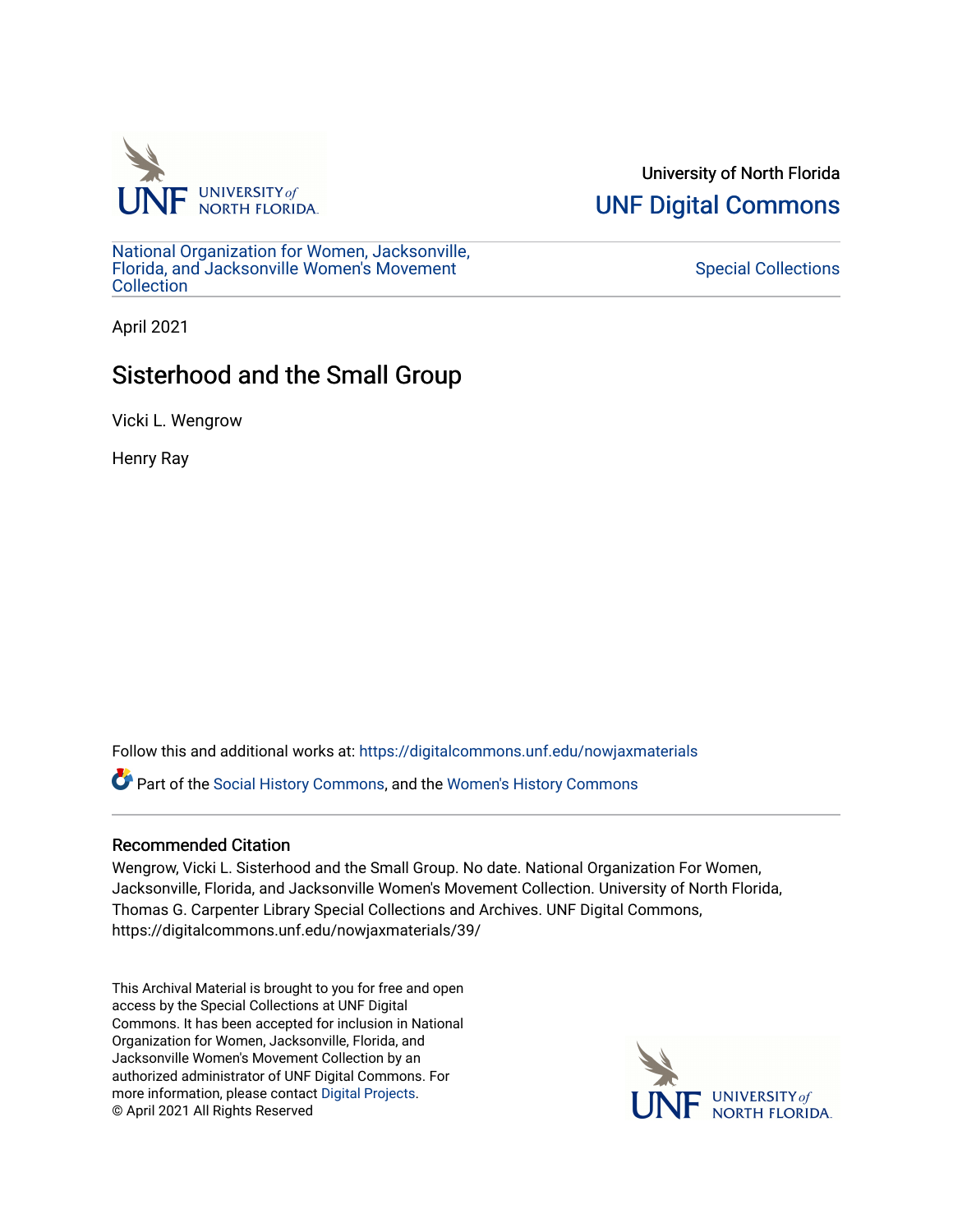Henry Ray and Wicki Lee Wingwird

## **SISTERI-IOOD** . **AND THE SMALL GROUP**

Contrary to a variety of popular images, Women's Liberation is not a movement of hardened and coldly unfeeling females, shouting rhetoric, hating men, and scorning "unliberated" sisters. Nor is it a movement that demands "instant liberation;" women do not have to leave their husbands and lovers, abandon their children, throw away their make-up, burn their bras, quit their jobs, or sleep with each other in order to be part of the movement. Indeed, even those most involved must continually struggle to come to grips with changing concepts of ourselves.

Liberation\* is a constant process-and for a woman whose liberation involves in great part an end to her loneliness and isolation from other women, it would be both agonizing and impossible without their support. And to provide this support, women have organized the "small group" -the strength of our movement, through which women reach out to each other, grope together, grow together. It is our best means of raising consciousness, our most effective organizing tool, and, at the sarne time, our most human structure.

Every Sunday night I meet with 10 other women. Two high school students, two high school teachers, a social worker, 3 college students, 3 drop-outs. We came together originally through a Resistance women's mailing; later some of us brought friends. Marilyn and Janice are sisters, Kay and I, quite accidentally, arc old family acquaintances, Ronny and Paula close school friends, Bette knew none of the others until our first meeting.

Our first discussions were fumbling, in our enthusiasm we would jump from topic to topic as new ideas flew from one to another, fragmenting the political from the personal. Until we realized that we had to begin with our most potent political force -our lives. And the best way to do that, we discovered, was for each of us to speak about her life-her childhood, her family, her friendships, ambitions, lovers, husbands, career. A method in itself revolutionary; a way of breaking down one of the strongest bulwarks of our society-the belief that an individual's perceptions of herself cannot be understood by anyone else; that individual

**\*I** do not believe that anyone--male or female--can achieve true liberation under capitalism. In this article, however, I am primarily concerned with those changes that we can make in our lives, the ways we struggle, and the changing of our consciousness.